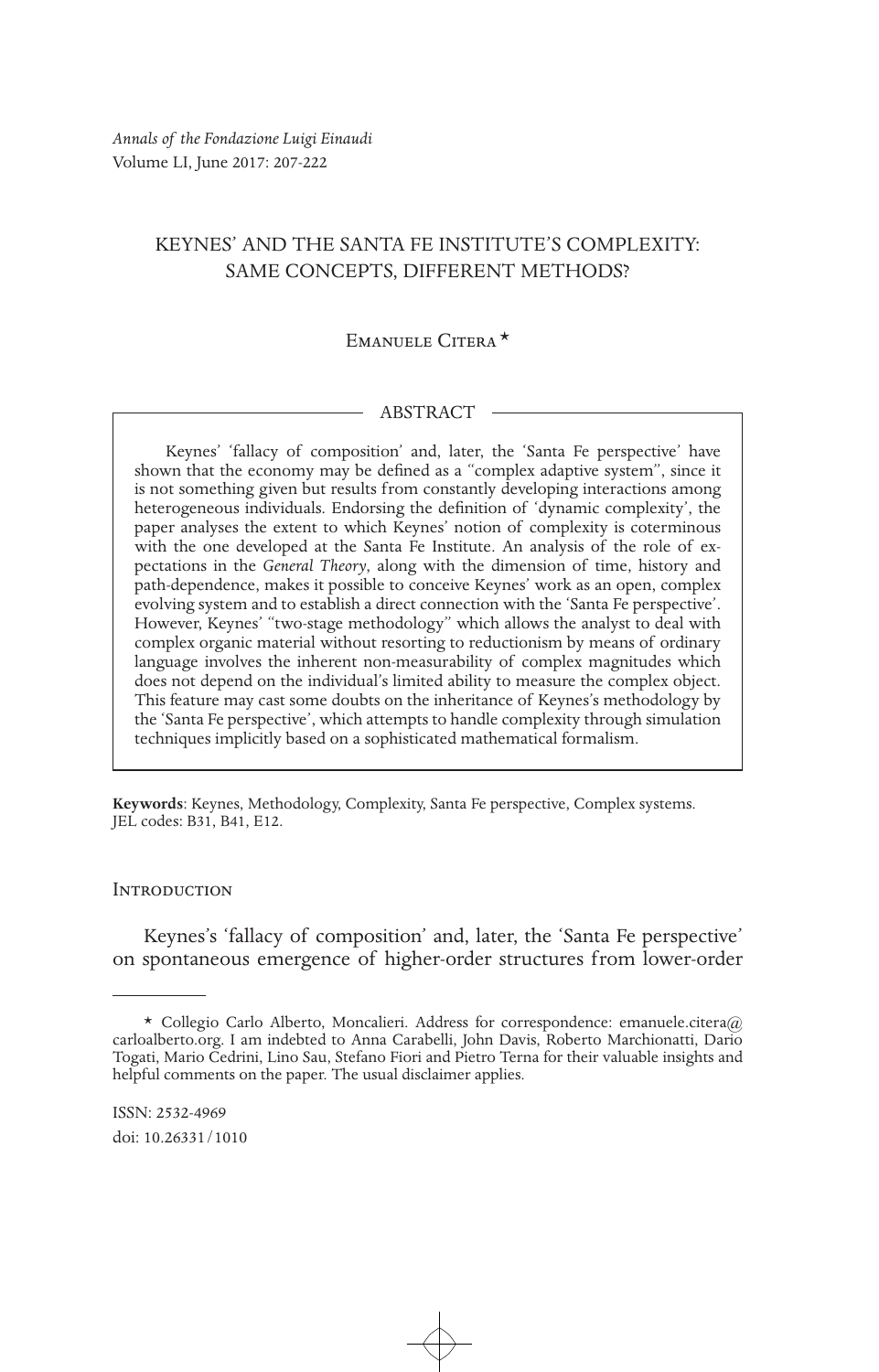ones have shown that the economy is not something given but results from constantly developing interactions among heterogeneous individuals which can be properly described as a complex system. Since Seth Lloyd, a physicist at the MIT, has gathered forty-five different definitions of complexity (Horgan 1997: 303), it is of primary importance to state clearly which of them is being endorsed here. Curiously, the three most frequently used notions of complexity in economics – 'general complexity', 'dynamic complexity' and 'computational complexity'<sup>1</sup> – do not appear in Lloyd's list. Given that, on the one hand, many economists when referring to complexity have the notion of 'dynamic complexity' in mind, and on the other, that it resembles the concept of a "complex adaptive system" adopted by the 'Santa Fe perspective'(Arthur *et al.* 1997a); in what follows this definition is adopted.2

In the introduction to *The Economy as an Evolving Complex System II* (Arthur *et al*. 1997a), the authors, while criticising the standard conception underlying neoclassical economics, define a "complex adaptive system" in terms of John Holland's (1988) "adaptive nonlinear networks", whose distinguishing feature is their ability to "anticipate" rather than "act simply in terms of stimulus and response". This conception of economics, as well as the economy, has several advantages in terms of both "cognitive foundations" and "structural foundations". Firstly, economic agents are not assumed "to have common knowledge about each other and rational expectations about the world they inhabit". Therefore they do not act as perfectly rational optimising agents; rather, they "make sense" of their problems in order to solve them through the adoption of a "variety of distributed cognitive processes" by means of learning and adaptive algorithms (genetic algorithms, neural networks and classifier systems, to name but a few). Secondly, agents are presumed to inhabit a world made of many morphologically diverse and interconnected parts in which "units at one level combine to produce units at the next higher level" and whose structure is not presumed to be hierarchically organised. Therefore, the removal of one part induces the overall system to self-adapt due to the changed circumstances (Arthur *et al*. 1997a: 4-6). Moreover, the complexity of the system is considerably increased by the heterogeneity of individuals in terms of skills, preferences and experience, on the one hand, and the absence of an 'invisible hand' made possible by nonlinear dynamics, on the other. Because the actors of the system are clustered around a variety of groups and institutional structures which operate on different temporal and spatial scales,

<sup>&</sup>lt;sup>1</sup> An account of these three definitions is provided by HoLT et al. (2011: 361-364).

<sup>2</sup> Richard Day (1994) argues that a system is dynamically complex if, for endogenous reasons, it fails to converge to a point, a limit cycle or a smooth explosion or implosion. Such systems can generate endogenous discontinuities in system variables.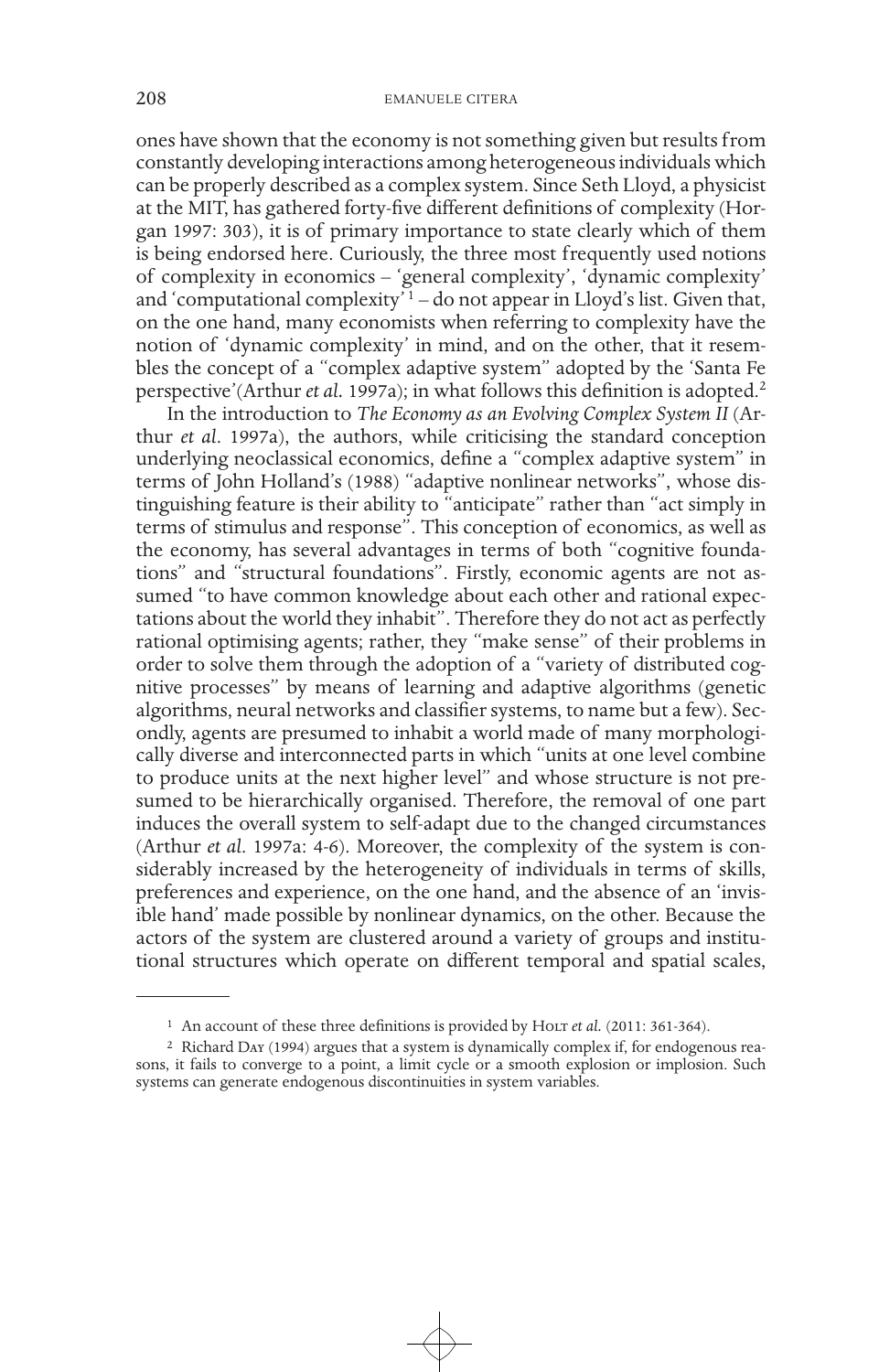they generate out-of-equilibrium dynamics which make it impossible to derive the aggregate behaviour from the sum of the behaviors of individual components even in the presence of an array of activities carried out by the participating sub-components. On taking these features into account, it is possible to comprehend why of crucial importance are the endogenously generated mechanisms according to which a specific configuration of the system emerges, rather than the final outcome considered alone.

With this definition of complexity in mind, the paper analyses the extent to which Keynes' notion of complexity is coterminous with the one developed at the Santa Fe Institute. The analysis first concentrates on the notion of complexity as envisaged by Keynes, which rests upon his organic conception, as well as his view of the economy, and on a non-mathematical methodology aimed explicitly not to contradict the essence of the complex economic material (Section 1). The focus then shifts to the analogies that arise on conceiving the *General Theory* as an open, complex evolving system. In this respect, it is argued that the 'Santa Fe perspective' has inherited Keynes's core concepts of expectations and individual behaviour with respect to their process of formation and evolution as well as the open and path-dependent nature of Keynes' masterpiece (Section 2). By contrast, Section 3 discusses the discrepancies between the two views of complexity. It takes into account the different methodologies provided by Keynes and the Santa Fe Institute to deal with complex material; methodologies which seem ultimately to diverge in terms of the nature of models and the crucial role assigned to mathematics. Finally, the paper draws some conclusions and suggests a possible way forward (Section 4).

## 1. Keynes's Notion of Complexity

The notion of complexity envisaged by Keynes reflects his conception of the economy as made of intrinsic interdependencies among individuals and variables which cannot be broken up into different parts without losing the coherence of the system as a whole.<sup>3</sup> In particular, Keynes's defini-

<sup>&</sup>lt;sup>3</sup> Drawing on the methodological insights provided by CARABELLI (1988), we adopt an organicist approach to the definition of complexity which relies on the organic interdependence among variables. However, there has been a lively debate among scholars as to whether Keynes' position in *A Treatise on Probability* [Keynes 1973b (1921)] is atomistic or organicist (see Bateman 1987; Carabelli 1988; Davis 1989; O'Donnell 1989 and Marchionatti 2010). Independently from the atomic or organic stance adopted, it cannot be neglected that Keynes is "uninterested in forms of *interdependence* between economic agents" that, "where pursued, is neither reminiscent of the organicism Keynes allows of individual minds, nor incompatible with Keynes's atomism of the individual" (DAVIS 1989: 1169, emphasis added).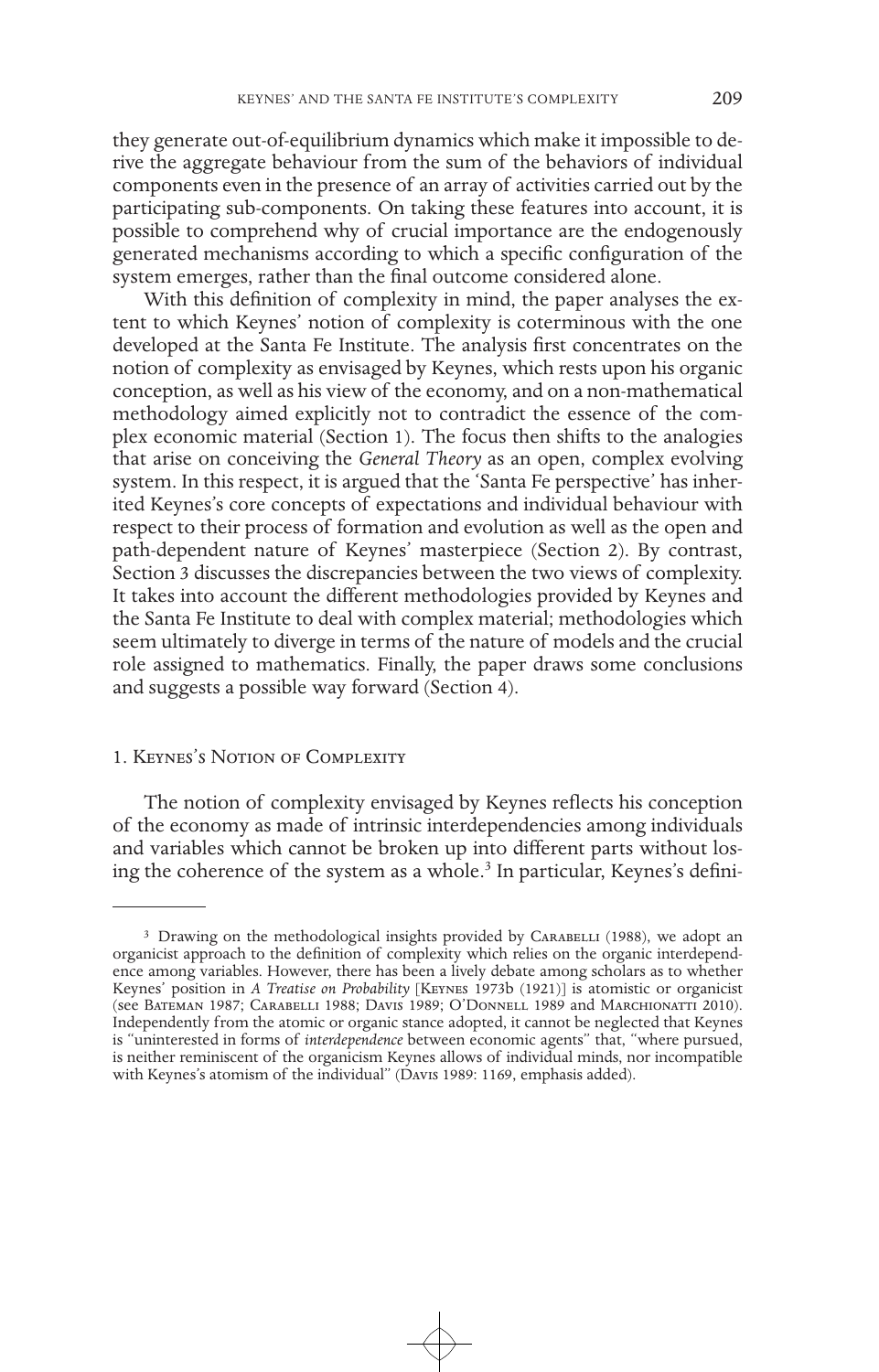tion of complexity originates from his close concern for the 'philosophy of magnitude'. Indeed, the concepts "complex or manifold" are defined by Keynes as "capable of variations of degree in more than one mutually incommensurable direction at the same time" (Keynes 1971 [1930]: 88).4 Because of the multidimensional and heterogeneous nature of complex magnitudes, which prevents comparisons on a numerical basis, the issue of complexity turns out to be one of measurement, or to be more precise the absence of a common unit of measure according to which all relations relative to the quantity under consideration may be expressed.<sup>5</sup> Thus, limitations of measurement do not depend on the epistemic skills of the cognitive subject but, on the contrary, on the peculiar features of the object to be measured. For this reason, Keynes firmly warns the scientist that complex magnitudes, being non-numerical quantitative concepts, "cannot in themselves provide the material for a quantitative analysis" [Keynes 1973a (1936): 39]. In Chapter 4 of the *General Theory*, devoted to "The Choice of Units", Keynes explicitly writes:

The three perplexities which most impeded my progress in writing this book, so that I could not express myself conveniently until I had found some solution for them, are: firstly, the choice of the units of quantity appropriate to the problems of the economic system as a whole … (*ibid.*: 37).

Given the aforementioned difficulty of measurement, we should ask ourselves how complex material can be treated. According to Keynes, even though complex magnitudes are theoretically vague concepts, they are not logically indefinable. "Conundrums … of no solution", are in truth not insurmountable once economists renounce using "quantitatively vague expressions" (*ibid.*: 39). In fact, despite the impossibility of finding a unit of measure, we are enabled to deal with complex magnitudes by rejecting the 'atomic hypothesis' and by resorting to an alternative tool, a "two-stage methodology" (Carabelli and Cedrini 2014). Notably, in the first stage we have to examine the various economic variables "by isolating the complicating factors one by one". Then, in the second stage, "after we have reached a provisional conclusion we then have to go back on ourselves and allow, as well as we can, for the probable interactions of the factors amongst themselves" [Keynes 1973a (1936): 297]. However, we might reasonably ask how to move from the first to the second stage of the analysis. The answer to

<sup>&</sup>lt;sup>4</sup> For a detailed description of complex magnitudes see CARABELLI (1992; 1994; 1995).

<sup>&</sup>lt;sup>5</sup> It is worth quoting, in this respect, what CARABELLI (1992: 27, fn. 6) claims: "If attention were paid to Keynes's critique of measurement […] the Cambridge controversy on the measure of capital would have been unnecessary".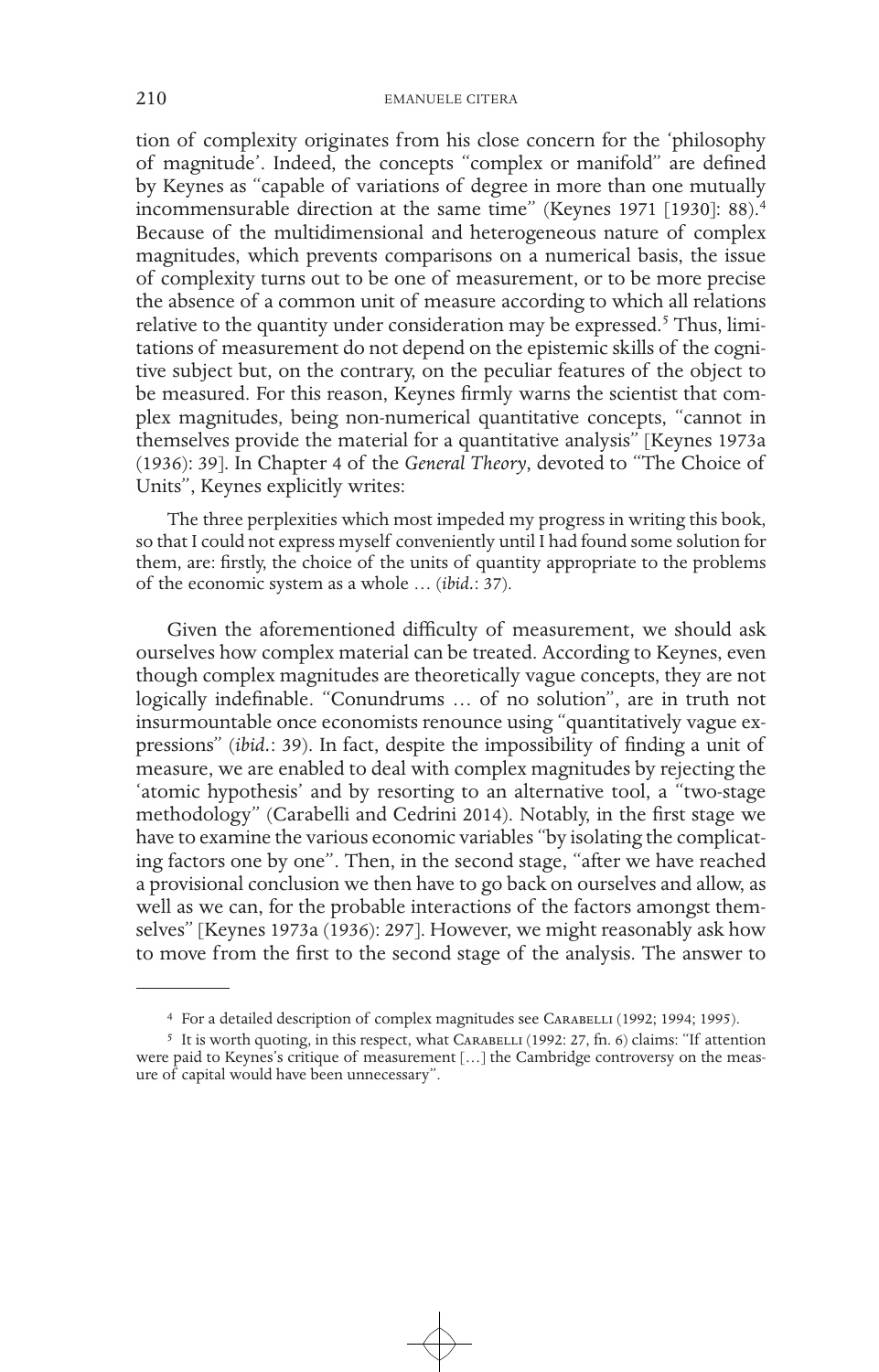this question resides in Keynes' attribution of the task of overall control to ordinary language rather than formalised language, for its open logic generates knowledge which is imperfect, partial or vague because it concerns an organic whole of which complete, precise knowledge is impossible. In contrast to the strictures of classical logic, which attempts to generate precise knowledge, ordinary logic recognises the interconnectedness of organicism but does not regard it as impenetrable or inextricable. It therefore provides the basis for procedures to segment interconnectedness in order to generate knowledge (Carabelli 1988; Gotti 1994; Chick and Dow 2001). Therefore, by interpreting the connection between variables as only 'probable', and by allowing the account to be kept open for further qualifications, ordinary language overcomes those imperfections that mathematical generalisation reveals in the economist's way of thinking, allowing the latter to not "lose sight of the complexities and interdependencies of the real world in a maze of pretentious and unhelpful symbols" [Keynes 1973a (1936): 297-298]. Now that the notion of complexity as envisaged by Keynes has been analysed, let us turn to assessment of the analogies between Keynes and the 'Santa Fe perspective'.

## 2. Keynes and the Santa Fe Institute: the *General Theory* as a Complex **SYSTEM**

"Picturing the macro economy as a complex system and a depression as the result of the intricacies of complex dynamics may have been Keynes' visionary idea behind the *General Theory*". Thus Colander (2011: 190) depicts Keynes' masterpiece. Also Chick (2004), Marchionatti (2010) and Carabelli and Cedrini (2014) emphasise the complex nature of Keynes' economics, which is identified in the "open-ended" structure of his major work with respect to both its expository form (Gotti 1994), made of recurrent references back and forth to other parts of the book, and the economic system which it represents: the relation between the micro and the macro structure through the role of time, history and path-dependence should not be taken as given. To conceive the *General Theory* as an open, complex evolving system, we must analyse the role of both short-run and long-run expectations.<sup>6</sup>

<sup>6</sup> An open system is a network made of several interrelated parts which interact with other systems or the outside environment. A complex system is open because the interactions make determining its border difficult: agents act in order to reproduce and reinforce the system, leading, eventually, to its continuous evolution and adaptation to changing circumstances. For a taxonomy of the main features of an open system see Dow (2002: 140).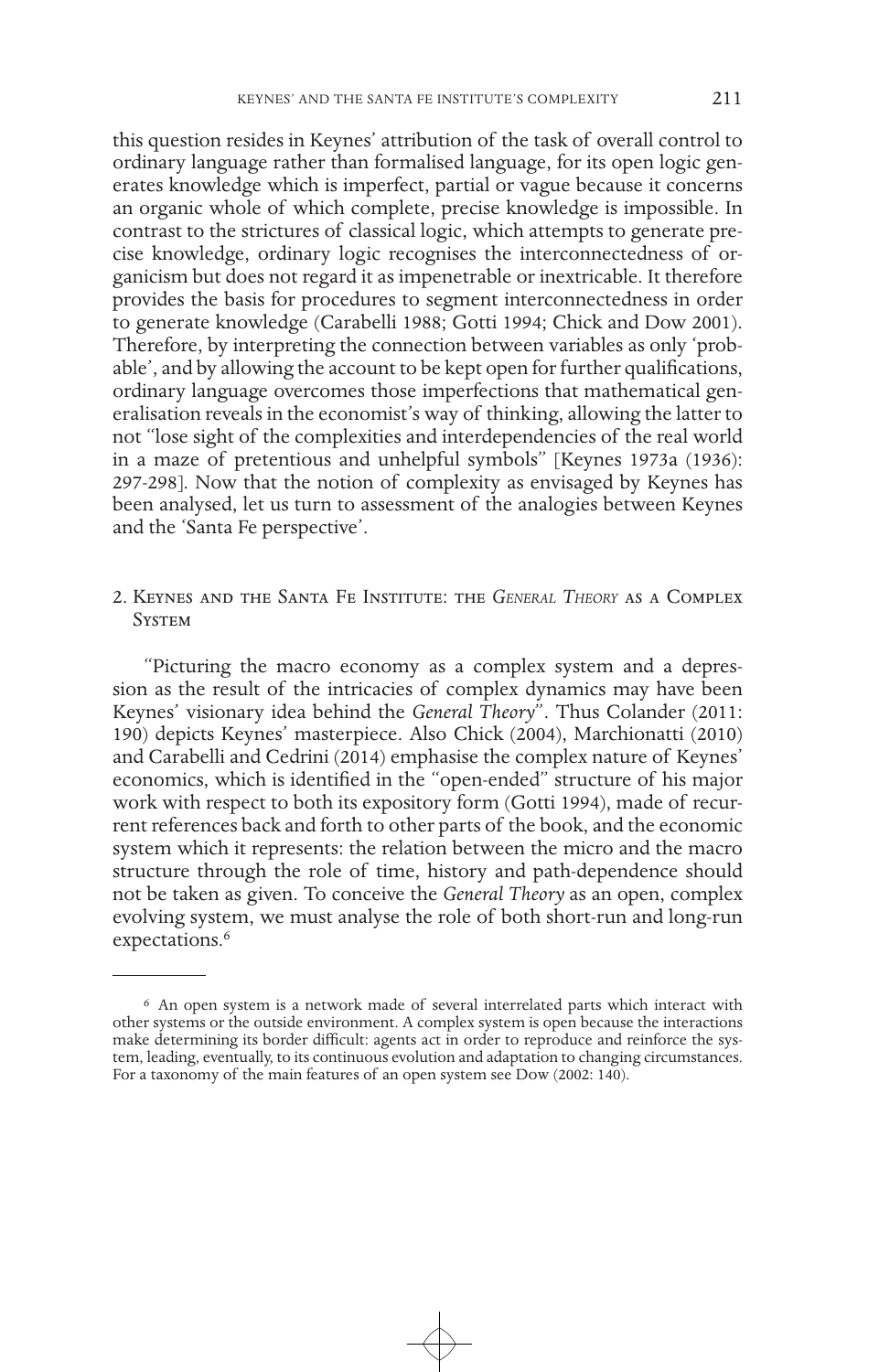## *Endogenous Expectations and Irrational Behaviours*

"Short-term expectations" relate to the decision about how much to produce in the immediate future with a given level of capital stock. They are formed by firms not through complicated optimising decisions but rather on the assumption that "the most recently realised results will continue, except in so far as there are definite reasons for expecting a change" [Keynes 1973a (1936): 51]. Differently, "long-term expectations" are related to decisions on whether or not to change the amount of capital stock, that is, investment, in an overall context characterised by limited knowledge of the environment available to the actors. Because the agent's degree of optimism or pessimism about the future is based on a sentiment, the long-run expectations of firms appear to consist of two components: "waves of irrational psychology", which alter the sentiment across the network of firms as a whole, and the "outcome of mass psychology of a large number of ignorant individuals" driven by a "spontaneous urge to action rather than inaction" – the 'animal spirits' [Keynes 1973a (1936): 154, 161]. Given their irrational behaviour and thus the impossibility of computing their conduct as the "outcome of a weighted average of quantitative benefits multiplied by quantitative probabilities" (*ibid.*: 161), they can only react to changing circumstances by imitating others' behaviour. Therefore, as Ormerod (2009: 28) suggests, agents act on a network which at any point in time is in "one of k states of the world, where k is the degree of optimism/pessimism" and follow a threshold rule by which they alter their state of the world according to that of their neighbours. This aspect is crucial to the notion of complex system because it shows how individual expectations are not formed in isolation but in relation to an interconnected set of agents by means of "adaptive non-linear networks". Indeed, the unintended consequences of individual behaviours produce an aggregate outcome at the level of the whole system which feeds back on and affects the nature of interactions. In turn, these changed interactions at the level of the system's parts produce a new aggregate outcome which generates positive feedbacks in a continuing dynamic between action on these two levels. However, there is another aspect which generates further instability in the system so that the micro-structure transforms, and is subsequently transformed by, the macro-structure. Expectations, according to Keynes [1973a (1936): 315], are based on "shifting and unreliable evidence". This highlights the importance of fundamental uncertainty, not reducible to probabilistic reasoning, as an additional source of complex dynamics (see Rosser 2006; Davis 2017)<sup>7</sup> and

<sup>7</sup> We do not deal here with the thorny issue of the ontological or epistemological founda-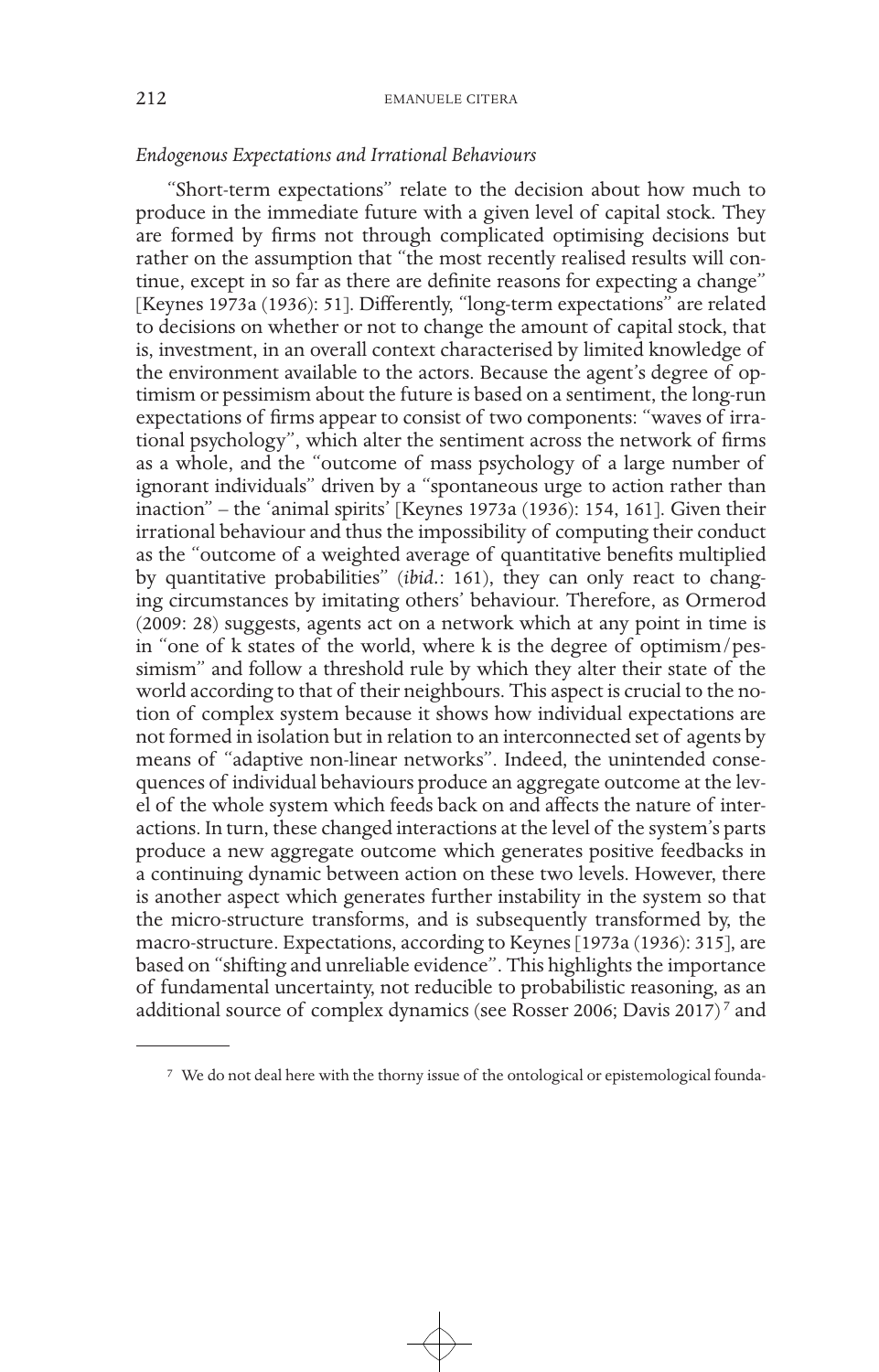it directly relates Keynes' analysis to two paramount features of the 'Santa Fe perspective': the primacy of agents' behaviour driven by emotional considerations concerning constrained optimization rules, on the one hand, and the impossibility of generalising from micro decisions to macro outcomes by means of a reductionist approach – Keynes' 'fallacy of composition' – on the other.

The above-described mechanisms are well represented by Keynes' 'beauty contest' in which reflexive and interdependent processes dominate the way in which each individual takes decisions: when different people have different views about each other's expectations, the results can be dynamically complex, even when some of the parties may actually possess rational expectations (see Davis 2017). They are also confirmed in the work by Brian Arthur and other colleagues at the Santa Fe Institute (Arthur *et al.* 1997b) who study how the effects of decision-making by a group of agents depend on what other agents do. Rejecting common knowledge as a starting point of their analysis, they build a theory of asset pricing in which agents generate expectational models about price movements in the market by means of "interpretative devices". Once these models are generated, they are tested by trading and discarded if not successful. Since agents derive their expectations from a completely inductive decision-making process – an imagined future that is the aggregate result of other agents' expectations – the authors conclude that interactions lead to the emergence of endogenous, self-referential expectations generated by continual evolution and adaptation of the system to the market created by expectations themselves. In other words, an "evolving ecology" of interacting "interpretive devices" arises by means of agents that use them to generate their expectations.8 Given the deductive indeterminacy of the latter, which is proved by the authors in their model, agents have to cognitively interpret the world that they inhabit by building "models of the economy and act on the basis of predictions generated by these models" (Arthur *et al.* 1997a: 4). The complete absence of any optimizing rules for agents to follow, which does not depend upon their epistemic skills but rather on the impossibility of defining which optimal course of action to undertake, is also evident in a well-known study by Arthur (1994) on the "El Farol bar problem". The way agents form their expectations is once again self-referential and relies on in-

tions of fundamental uncertainty, but refer the reader to the recent debate on ergodicity versus non-ergodicity among O'Donnell 2014; Rosser 2015 and Davidson 2016.

<sup>8</sup> It is interesting to note how the authors discover that speculative bubbles, technical trading and persistence of volatility spontaneously emerge from agents' interactions, as well as that homogenous rational expectations become a special case, possible in theory but unlikely to occur in practice.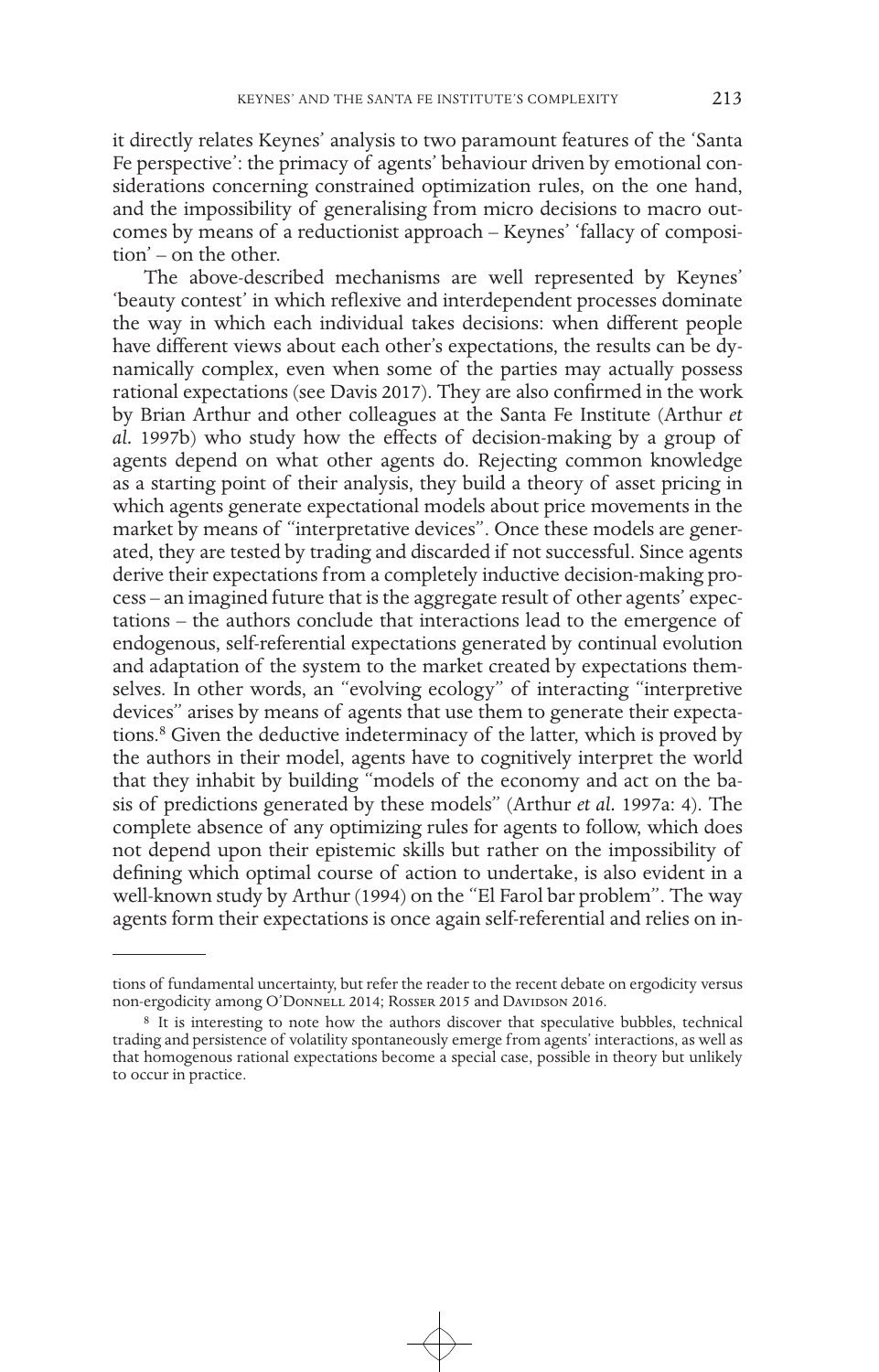ductive reasoning: as each choice alters the performance of other agents, an adapting and evolving ecology of expectations emerges from interactions.

## *Time, History and Path-dependence*

Expectations are related to another important feature of an open system: the temporal dimension. Keynes himself admits that "it is in the nature of expectation that it takes account of the time element" (Keynes 1973c: 52). However, to understand how the notion of time relates to complex systems, consider the following argument.

Carabelli and Cedrini (2016) argue that Keynes' conception of time is inseparable from change. Indeed, if on the one hand the passage of time constantly changes how the past and the present relate to one another, on the other it connects them because "agents' actions in the past provide the grounds from which they adjust their subsequent behavior" (Davis 2017: 18). Therefore, if we recall the above-described definition of complex dynamics, we may acknowledge that a view of time not conceived in terms of a given spatial magnitude which merely brings the future back to the present (as state-contingent choices in general equilibrium theory) may properly account for interactions and self-reflexive relationships central to the idea of an economic system in continuous evolution and adaptation to processes of change. Yet this analysis is complicated by whether or not short-run expectations should be considered fulfilled. If they are, and thus agents do not constantly adjust their behavior, is there any room for complexity? To answer this question we should bear in mind the analysis carried out by Chick (2004).

Time manifests itself through the influence of history, which may be allowed to enter the picture through "the technique of partial and provisional closures" that give rise to "a tension between timefulness and timelessness" (*ibid.*: 12). Given the lack of simulation tools in his time, Keynes was forced to segment the complex material under investigation by means of a shortperiod equilibrium analysis which leads to the creation of several subsystems in which short-run expectations are considered to be fulfilled and time suspended. However, this segmentation does not prevent the openness of the system because it does not foreclose path-dependence: given the limitless possibilities, a precise path is not chosen. Even when it is not possible to say where the system will end up, provisional closures make it possible to extract a specific configuration of the system about which a good deal can be said. In other words, if all the interactions among variables can be known, then the *General Theory* becomes a path-dependent dynamic system. On the contrary, if these interactions remain unknown, resorting to the temporary closure permits an equilibrium to be found amongst all the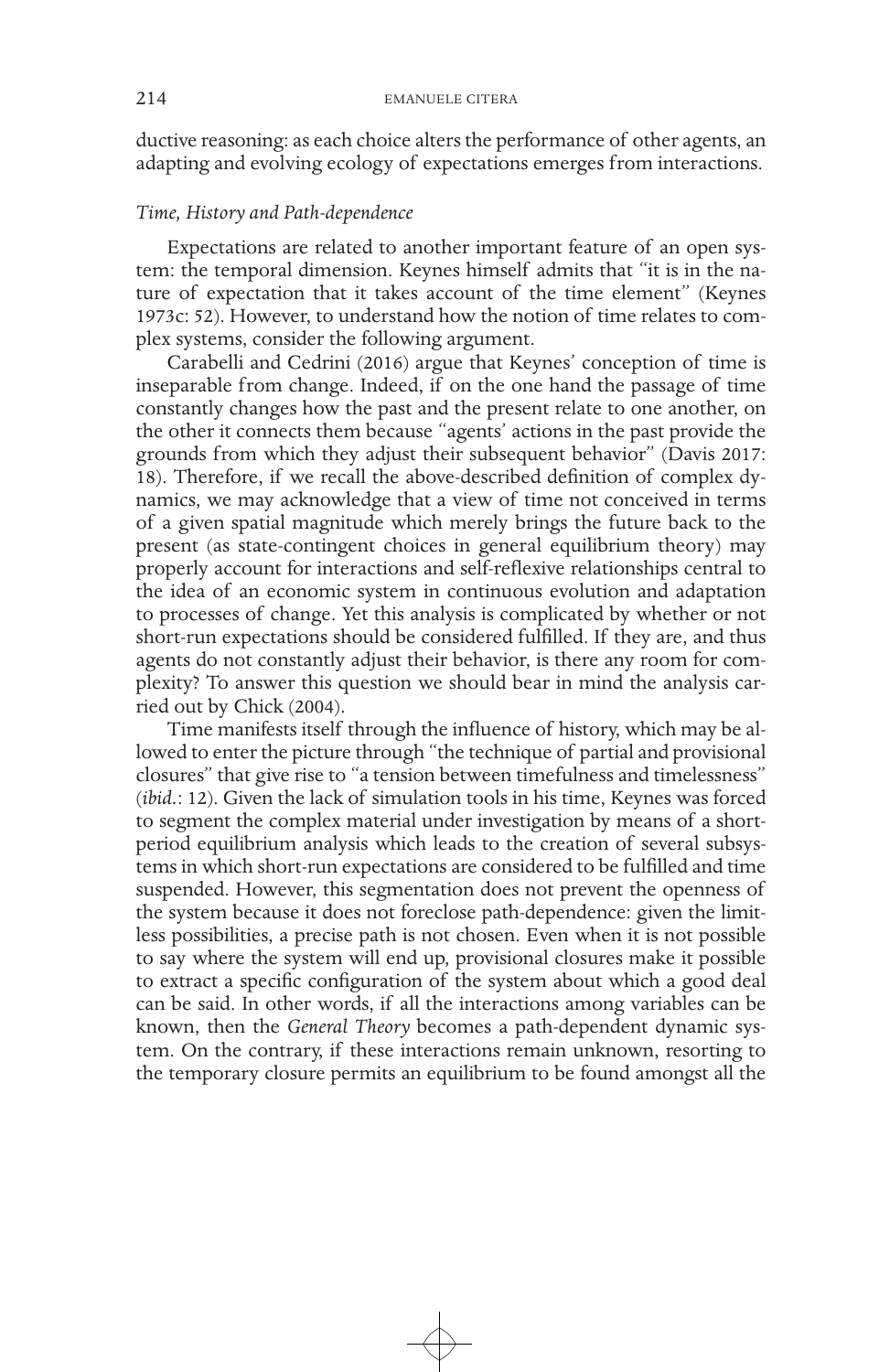possible outcomes, and the interrelations of which the theory is composed can emerge (Chick and Dow 2001: 713). In this regard, it should be noted that, because of the sensitivity of small changes to initial conditions which prevents any kind of prediction, thorough understanding of their effects on the overall structure of complex systems is far from achievable. However, lack of predictability does not completely hamper explanation. Therefore, the practical expedient of segmentation originally introduced does not prevent Keynes from capturing the path-dependence of the economy and portraying the latter "not as deterministic, predictable, and mechanistic but as process dependent, organic, and always evolving" (Arthur 2014: 187).

The foregoing discussion suggests that the theory of Complexity Economics developed at the Santa Fe Institute has inherited Keynes's complexity vision with respect to the process of formation and evolution of "motives, expectations, psychological uncertainties" (Keynes 1973d: 300) underlying Keynes' conception of the actors of the economy; a conception which, in the words of Arthur *et al*. (1997a: 3, emphasis in the original), on the one hand attempts "to accommodate the distinction between *agent*and *aggregate*-levels" and, on the other, "accounts for the emergence of new kinds of relevant state variables […] new entities, new patterns, new structures". Because of the focus on the process – and not just the outcome – through which a particular structure emerges, the 'Santa Fe perspective' is also known as the "process-and-emergence perspective" (*ibid.*). There follows detailed analysis of the substantial inconsistencies between Keynes and the 'Santa Fe perspective'.

3. Keynes Versus the Santa Fe Institute: How to Deal with Complex **MATERIAL** 

Discussion of the discrepancies between Keynes and the Santa Fe Institute requires correct understanding of the methodology that they developed. This will make it possible to specify their implications in terms of the nature of models and mathematical formalism. Let us start with the nature of models.

## *The Nature of Models*

Generally speaking, a model can be based either on verbal argumentation or on mathematical equations. Verbal argumentation is highly flexible and adaptable to the phenomenon under study, even though it prevents formal calculations and tests from being performed. By contrast, equationbased models allow for computations and testing, but, because of the non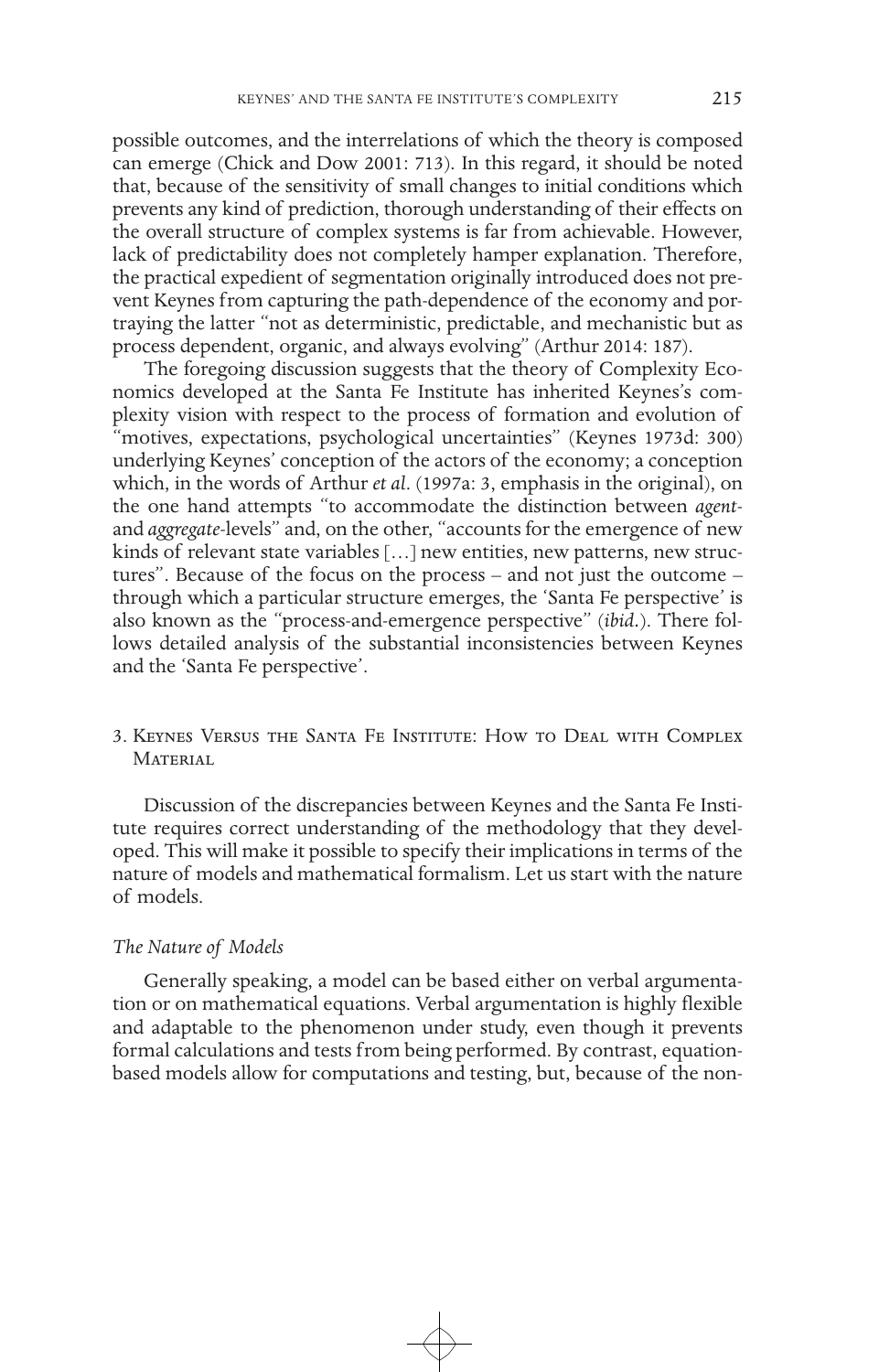neutrality of mathematical formalism, they require crucial assumptions about the nature of the object of study if connections between theory and the real world are to be made (Chick and Dow 2001). Indeed, mathematical tractability limits the complexity of scientific models. When differential calculus was the only approach available for modeling, models had to be kept simple enough to be mathematically solvable. However, with the advent of computer simulation, the limitation of mathematical tractability was removed and problems requiring less simplified models started to be addressed by including more complex features of the real world.

The methodology developed at the Santa Fe Institute – 'agent-based modelling' – is thoroughly based on computer simulations. "As in a culturedish laboratory experiment", Tesfatsion (2006: 837) writes, the modeler "starts by computationally constructing an economic world comprising multiple interacting agents" represented by "an encapsulated piece of software that includes data together with behavioral methods that act on these data". In effect, in order to be able to capture the complexities of the real world – such as how individuals and the environmental variables that affect them vary over space, time, and other dimensions – models have to include processes known to be important but are too complicated to be solved analytically. For this reason, the modeler steps back to observe the development of the world over time once the simulation has been run and the results shown. Differently, Keynes's method is centred on the idea that any model needs to have a *logical* nature and, at best, would yield only a partial, highly imperfect picture of the economic reality. In Keynes' own words (1973A [1936]: 297), "the object of our analysis is not to provide a machine [...] which will furnish an infallible answer" but rather a guide to users' judgment in the form of "an organised and orderly method of thinking out particular problems". Because Keynes' non-positivistic methodology is contingent upon contexts of shifting cognitive circumstances normally occurring under conditions of limited and partial knowledge, it is ultimately intended to help economists to avoid logical fallacies in reasoning; that is, not to resort to the reductionism characterising orthodox economics (see Carabelli 1988; 1991). This conception of economics has crucial implications for social scientists. Firstly, since economics is defined as "a science of thinking in terms of models joined to the art of choosing models which are relevant to the contemporary world" (Keynes 1973d: 296), we ought to ask ourselves how a relevant model should be constructed. Given that it does not emerge automatically from empirical study as a result of the blind manipulation of data, but rather from its ability to concentrate attention on the relevant factors, we have to accept limitations in our ability to develop a complete scientific model of the economy while making a decision on what part of concrete reality to incorporate in the model itself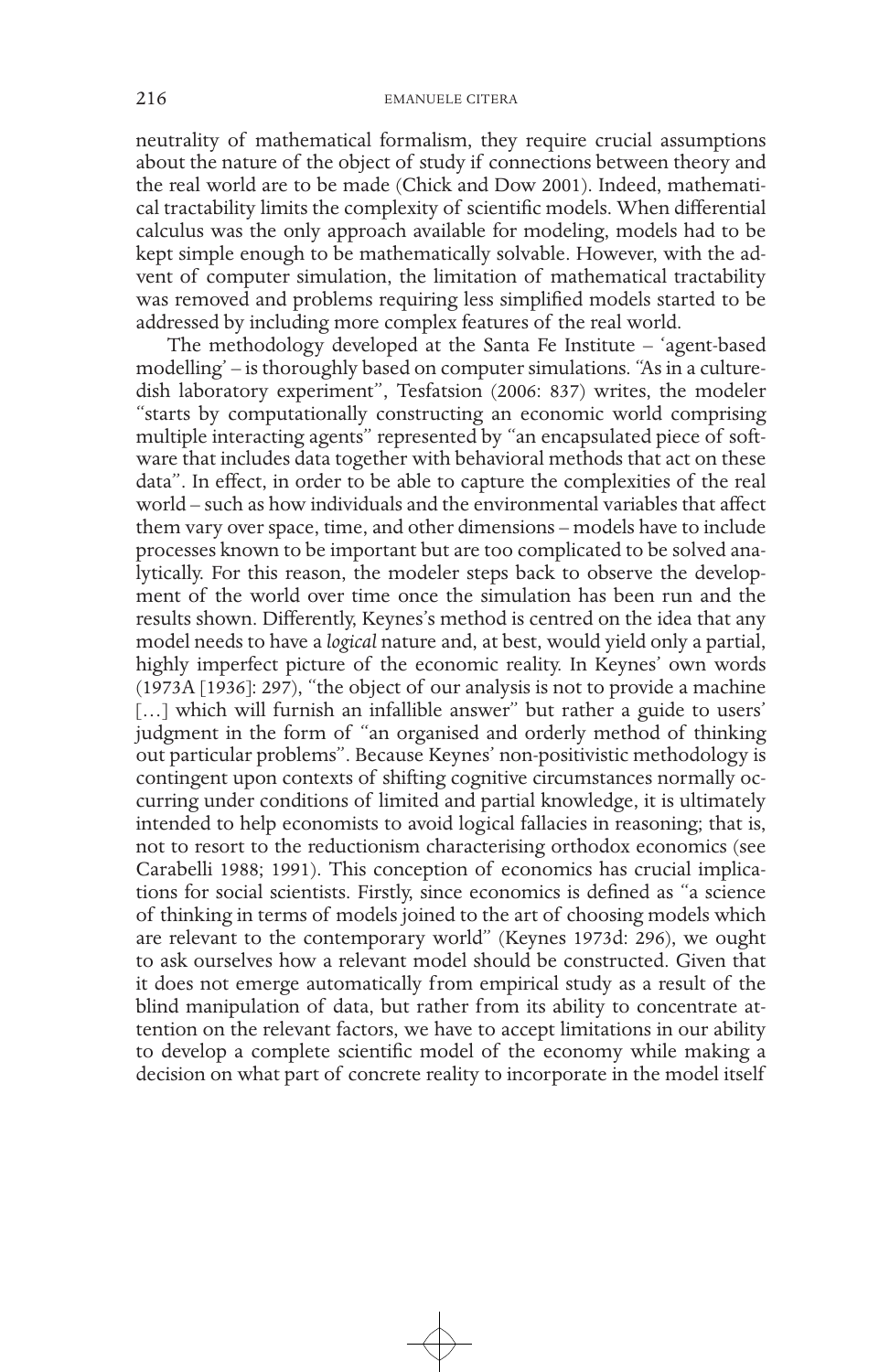(Marchionatti 2010: 134). Keynes terms this decision "judgement of value", and it is what makes economics into an art because of the need to exercise the art of introspection in order to study mental processes.<sup>9</sup> Therefore, according to Keynes, the choice of models is more coterminous with an art than a pure science. To an economist, this means that an important skill to carry out his/her task is required: what Keynes terms "practical intuition" and defines as "an unusual combination of keeping an open mind to the shifting picture of experience and of constantly applying to its interpretation the principle of formal thought" [Keynes 1972 (1933): 108]. In turn, as models do not provide "a body of settled conclusions immediately applicable to policy" (Keynes 1983: 856), before a follower of Keynes' method moves directly from economic theory to policy s/he must always keep at 'the back of his/her mind' a meta-model of the relevance of other models and adjust the specific model's conclusions to fit the *quaesitum* raised by the circumstances (see Colander 2011). Is this conception of models the same as the one developed by the 'Santa Fe Perspective'? To answer this question, we have to concentrate on the role of mathematical formalism.

## *Mathematical Formalism*

As previously noted, every agent-based model is a computer program. Thus, it could be computed by a Turing machine for which there exists a unique corresponding and equivalent partial recursive function and cast as an explicit set of extremely difficulty mathematical formulas – recursive functions (Epstein 2006: 1590-1591). In light of the opposition between analytically solvable mathematical models and simulation models, is the distinction between agent-based and equation-based models a mere illusion? Let us consider the following argument put forward by Epstein (*ibid.*: 1591, emphasis added):

To all but the most adept practitioners, the recursive function representation would be quite unrecognizable as a model of social interaction, while the equivalent agent model is immediately intelligible as such. However, at the dawn of the calculus, the same would doubtless have been true of differential equations. It is worth noting that recursive function theory is still very young, having developed only in the 1930s. And, it is virtually unknown in the social sciences. It is the *mathematical formalism* directly isomorphic […] to computer programs, and over time, we may come to feel as comfortable with it as we now do with differential equations.

This declaration casts several doubts on the indictment that agentbased models are just simulations for which no equations exist (to prove

<sup>9</sup> See Keynes' letter to Harrow, 4 July 1938 (Keynes 1973d).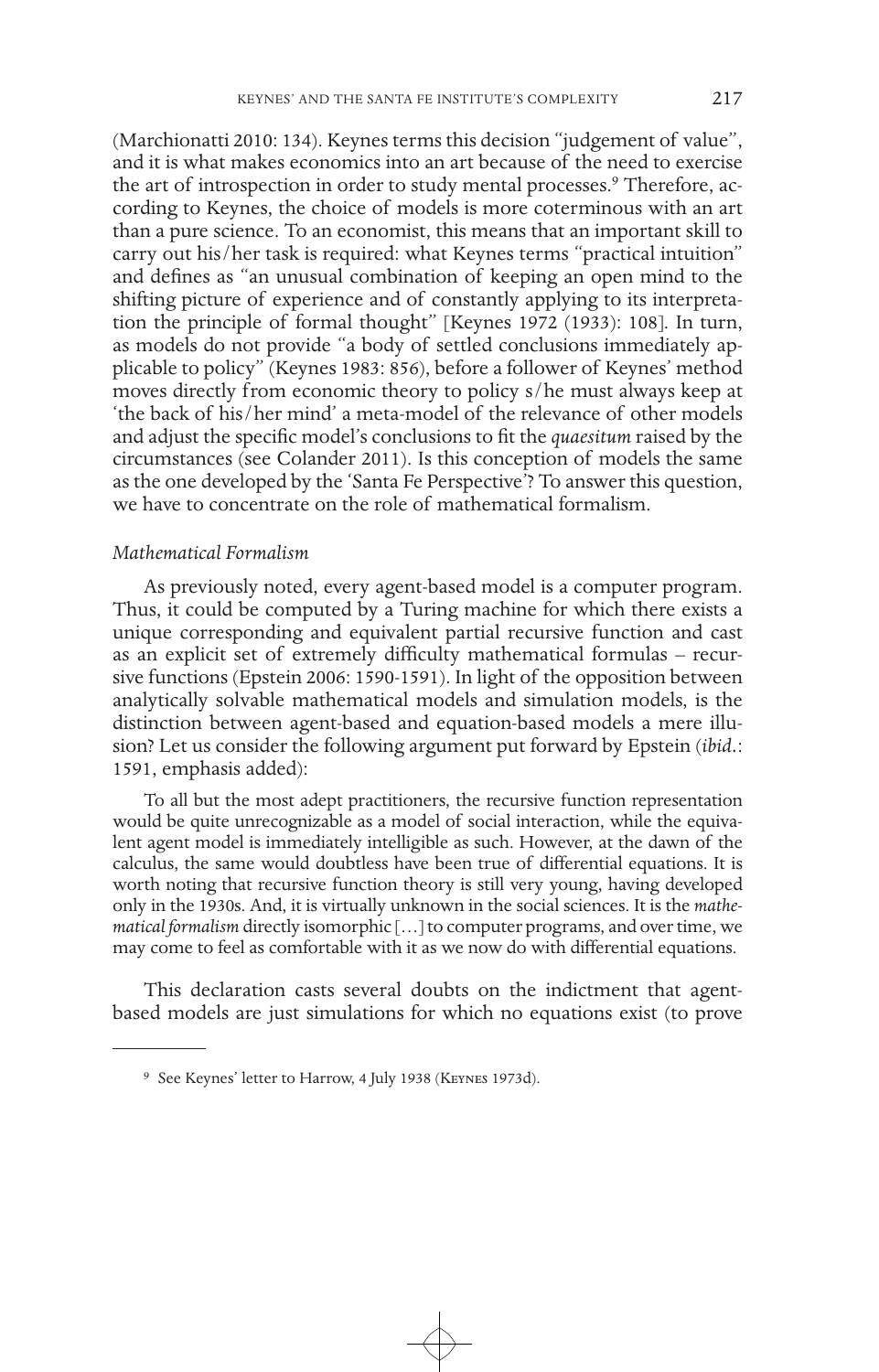his arguments Epstein (*ibid.*) refers to several agent-based models that have been mathematised with familiar techniques). In effect, the indispensable role that mathematics carries out for the 'Santa Fe perspective' is also made clear by Arthur *et al*. (1997a: 12-13) when they argue that "while a few of the papers completely avoid mathematics, most of the papers do present mathematical models – whether based on statistical mechanics [...] or agentbased computations. Yet sometimes the mathematical models the authors use leave important questions unanswered". This should not be surprising if we consider that, according to the analysis carried out by Fontana and Corsatea (2013) on the working papers issued by the Santa Fe Institute over a time span of fifteen years (1989-2004), an important driver of new ideas is the interdisciplinarity of research, and the main competences of scientists working at the Institute pertain to the fields of economics, physics, computer science and mathematics. Hence, whilst on the one hand the endeavour of Arthur and his colleagues to resolve "the inherent tension between traditional mathematical tools and phenomena that may exhibit perpetual novelty" (Arthur *et al*. 1997a: 13) seems to perfectly conform with the argument put forward by Epstein, on the other it raises issues regarding the knowledge of mathematics and the computational language necessary to deal with agent-based computational economics. Does this clash with Keynes' conception of economics and complexity?

As a mathematician by training, Keynes appreciated the mathematical contributions to economics as long as they shed light on economic problems. This concerns those exceptional circumstances in which the material under study is not 'complex' and ordinary language logic can make room for formal logic (Carabelli 1988: 149). However, when the complexity of the subject increases, the use of mathematical techniques considerably restricts the nature of economic material characterised by an increasing number of variables. Accordingly, the issue at stake turns out to be that of broadening the connections among variables whose intensities, in relation to external circumstances, have significantly increased. This explains Keynes' preference for ordinary language over formalised language to deal with complex phenomena. Because it allows the economic reasoning to rest upon hypotheses that do not explicitly contradict the essence of its material, it ultimately paves the way to complex magnitudes to be used for practical purposes notwithstanding their lack of a common unit of measure. Therefore, even though the agent-based methodology is able to overcome, in a certain sense, the limitations of mathematical calculus by means of computer simulations which can be run thousands of times in order to produce large quantities of clean data and make science with complexity, it calls for another notion of complexity – 'computational complexity' – defined in terms of the minimum length of a computer program to describe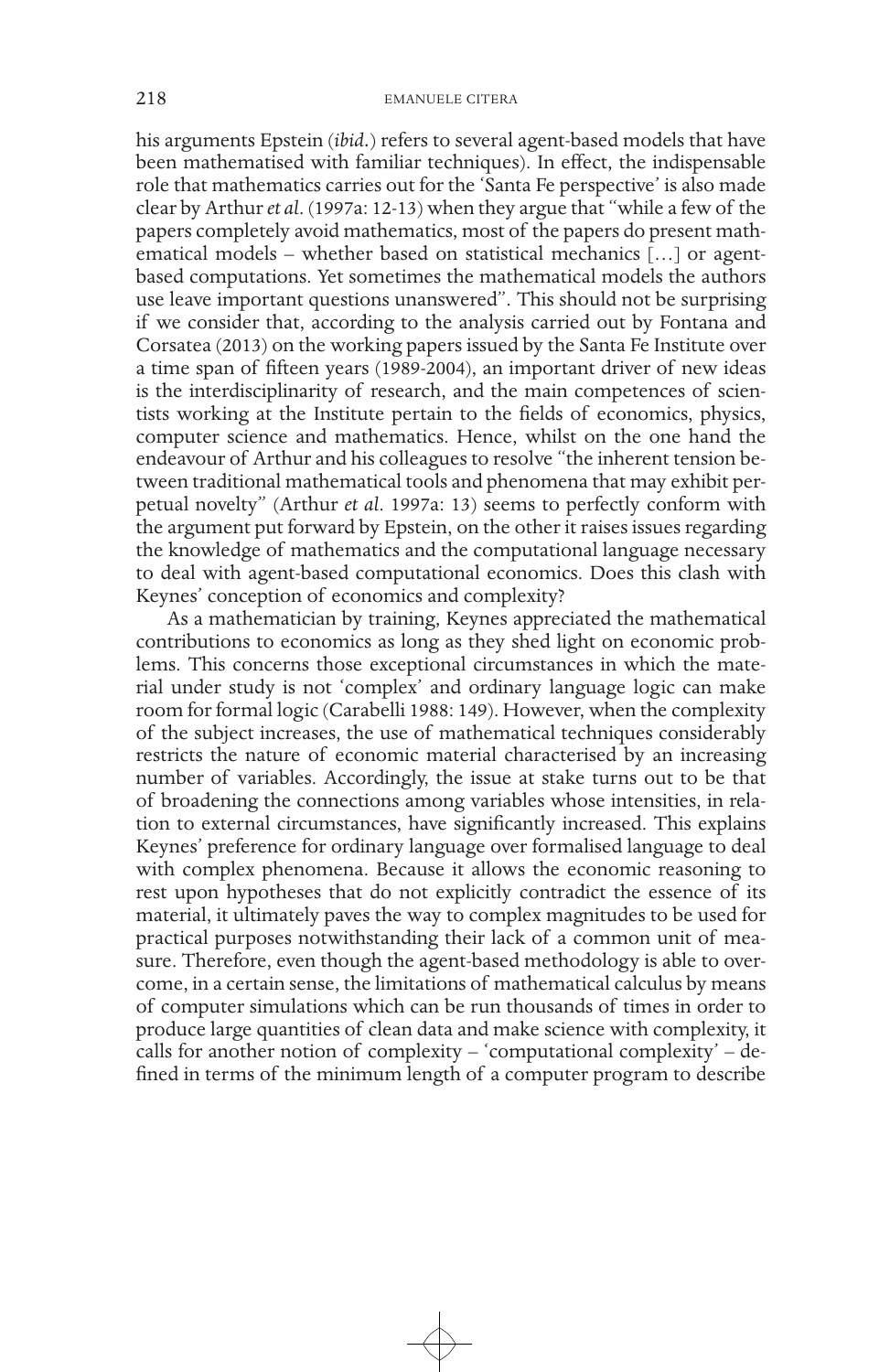the information of a system (see Rosser 2004-2005). This implies, in turn, a view of complexity focused on the property of the object observed and independent from that of the observer. To this extent, the 'Santa Fe perspective' has not properly understood the methodology of complexity as envisaged by Keynes, in which the open structure of ordinary language requires another level of complexity which concerns not only the object of the theory – the economy – but also relations between its object and subject – the economist. As Gotti (2009: 298) acknowledges, the interplay of theory and method renders "reader involvement" a necessary requisite of Keynes's work because it assigns to the readers "a far more demanding role as his collaborators in working out the final form and the exact meaning of a new economic theory".

In conclusion, despite the fact that agent-based models are certainly capable of accounting for the interdependencies of the real-world economy, which is what Keynes' complexity is aimed at, they implicitly rely upon a form of mathematical formalism that, even though it is not the same as that which Keynes condemned, makes it difficult to establish a direct *nexus*  between the definition of complexity provided by the latter and that of the Santa Fe Institute. However, given the need to communicate the results of the analysis, science requires a certain degree of decomposability that, if the organic and the artist's synthetic perspective envisaged by Keynes' theory is adopted, poses a "problem of paralysis" (Chick 2003: 318). Therefore, if Keynes' complexity vision has not been able to survive within the evolving institutional framework of professional economics, this may be due to a presentation of his theory that was "heuristic" and did not deal with "how his ideas could be translated into a precise mathematical presentation" available at the time, given the complete absence of "expertise to formally model our economy as a complex system" (Colander 2001: 190). If our desire is to restore the validity of the 'Keynesian revolution' as a 'complexity revolution' which analyses the economy as a "complex adaptive system', we may have to abandon the dominant current economic theorising which "attempts to apply highly precise and mathematical methods to material which is itself much too vague to support such treatment" (Keynes 1973D: 379), and allow the "process-and-emergence perspective" to dethrone Keynes' interpretation provided by the reigning 'neoclassical synthesis'.

#### 4. Concluding Remarks

In a social world made of agents who attempt to learn and to adapt their behaviour to emerging changes endogenously generated by the interactions of the political, institutional and economic actors, and where com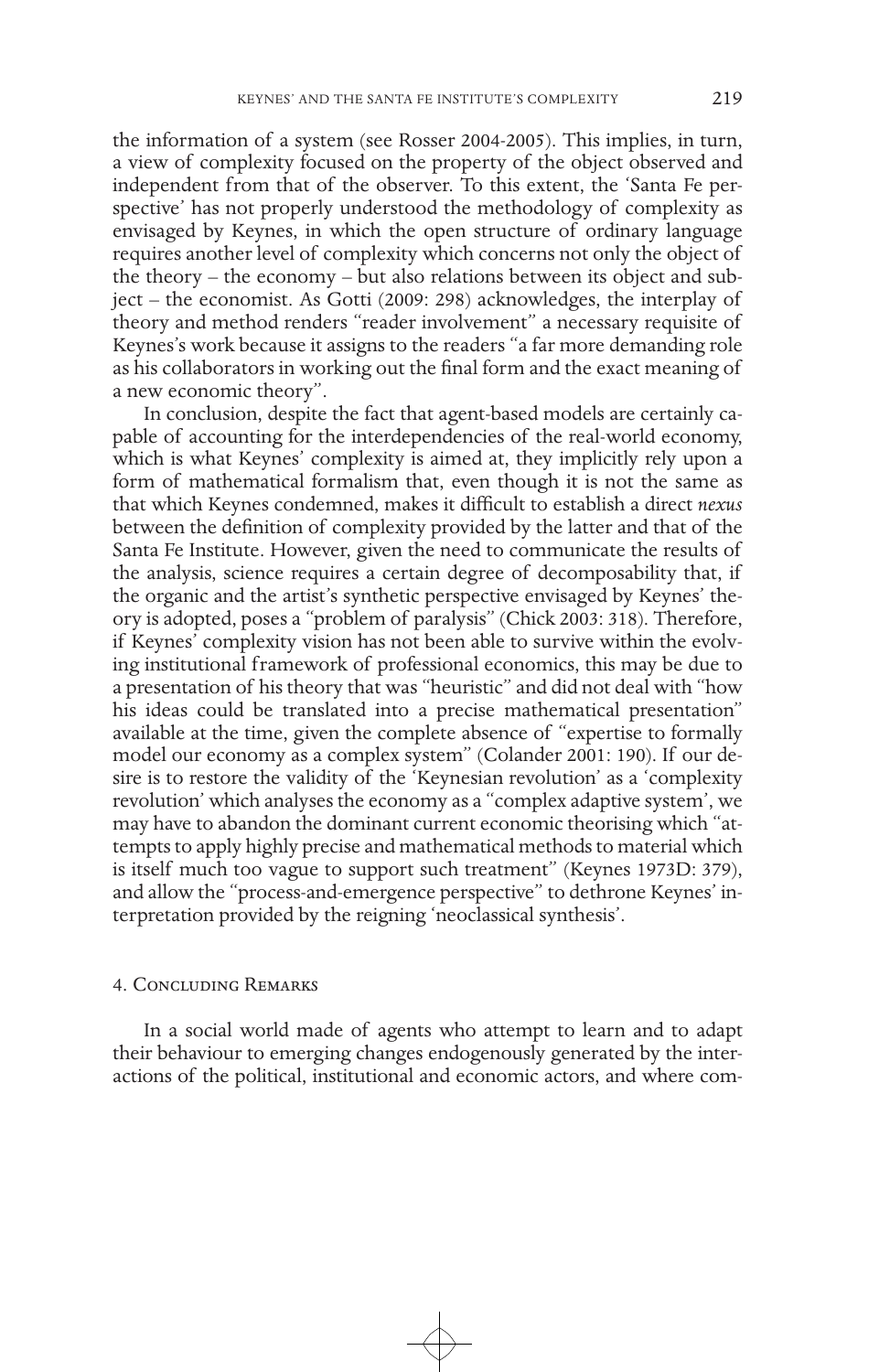plete knowledge of its premises is certainly precluded, it is necessary to conceive it in terms of a complex adaptive system. This is closely related to the economy that Keynes portrayed in the *General Theory*, which shows how individuals do not rationally combine several hypotheses being completely aware that they will be the correct ones, and how an economy could get into trouble and end up in an undesirable equilibrium. Nonetheless, Keynes' failure to provide a satisfactory analytical treatment of his complex vision of the real world could be meaningfully considered within a highly complex dynamic framework, which might be reformulated by the 'Santa Fe perspective' in order to investigate those parts of Keynes's theory discharged by mainstream economics – the complex dynamics discussed in Section 3.

To conclude, insofar as we endorse the definition of 'dynamic complexity' discussed in the paper, we agree with the definition of Keynes as a "thinker of economic complexity" provided by Marchionatti (2010). However, because of the complexity involved not only in the properties of the world but also in the process of inquiry into the world, which involves the complex relation between the object and subject of economic theory, it might be interesting to investigate the extent to which Keynes' complexity can be compared to Delorme's "deep complexity" (2010), a transdisciplinary framework for addressing complex problems in which complexity denotes both the intricacy and the difficulty of dealing with it.

#### **REFERENCES**

- Arthur W.B. 1994, "Complexity in Economic Theory: Inductive Reasoning and Bounded Rationality," *American Economic Review*, 84 (2): 406-411.
- Arthur W.B., S.N. Durlauf and D. Lane 1997a, "Introduction", in W.B. Arthur, S.N. Durlauf and D. Lane (Eds.), *The Economy as an Evolving Complex System II*, Addison-Wesley: 1-14.
- Arthur W.B., H.J. Holland, B. Lebaron, R. Palmer and P. Tayler 1997b, "Asset Pricing under Endogenous Expectations in an Artificial Stock Market", in W.B. Arthur, S.N. Durlauf and D. Lane (Eds.) 1997, *The Economy as an Evolving Complex System II*, Addison-Wesley: 15-44.
- Arthur W.B. 2014, "Complexity and the Economy", in W.B. Arthur, *Complexity and the Economy*, New York: Oxford University Press: 182-188.
- Bateman B.W. 1987, "Keynes's Changing Conception of Probability", *Economics and Philosophy*, 3 (1): 97-119.
- Carabelli A.M 1995, "Uncertainty and Measurement in Keynes: Probability and Organicness", in J. Hillard and S.C. Dow (Eds.) 1995, *Keynes, Knowledge and Uncertainty*, Aldershot: Edward Elgar: 137-160.
- 1994, "Keynes on Mensuration and Comparison", in K. Vaghn (Ed.) 1994, *Perspectives in the History of Economic Thought*, vol. 10, *Method, Competition, Conflict and Measurement in the Twentieth Century*, Cheltenham UK and Northampton MA: Edward Elgar: 204-238.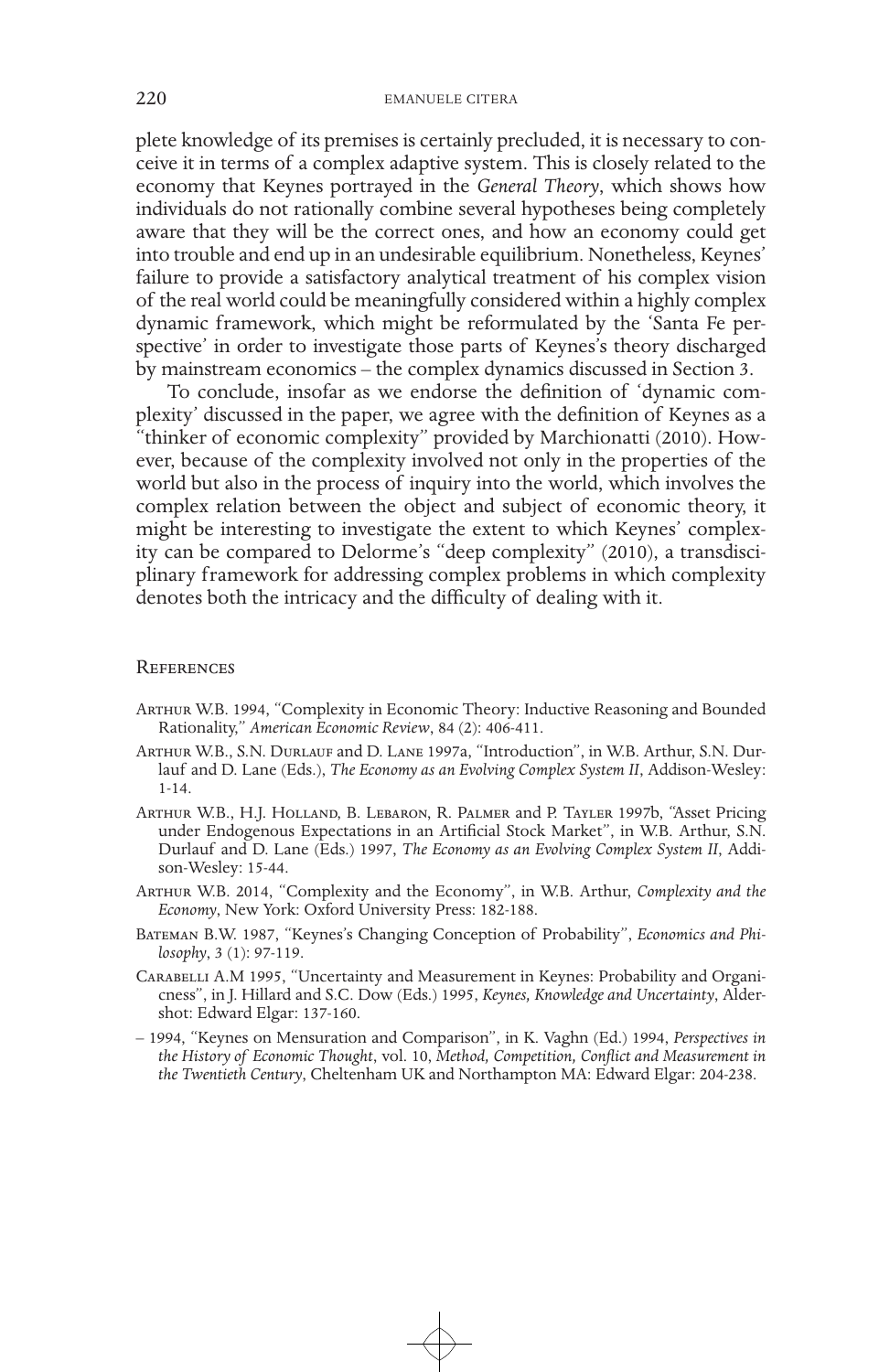- 1992, "Organic Interdependence and Keynes's Choice of Units in the General Theory", in B. Gerrard and J. Hillard (Eds.) 1992, *The Philosophy and Economics of J.M. Keynes*, Aldershot: Edward Elgar: 3-31.
- 1991, "The Methodology of the Critique of the Classical Theory: Keynes on Organic Interdependence", in B.W. Bateman and J.B. Davis (Eds.) 1991, *Keynes and Philosophy*, Aldershot: Edward Elgar: 104-125.
- 1988, *On Keynes's Method*, London: Macmillan.
- CARABELLI A.M. and M.A. CEDRINI 2016, "This Time Is ... Complex. Keynes on Time," *Working Paper*. Available at: http://www.postkeynesian.net/downloads/downloads/events/Carabelli and Cedrini This\_Time\_Is\_Complex\_-\_final\_version\_2\_lhXhVbE. pdf. (Accessed: March 17, 2017).
- 2014, "Chapter 18 of The General Theory 'further Analysed': Economics as a Way of Thinking", *Cambridge Journal of Economics*, 38 (1): 23-47.
- Chick V. 2003, "Theory, Method and Mode of Thought in Keynes's General Theory", *Journal of Economic Methodology*, 10 (3): 307-327.
- Chick V. 2004, "On Open Systems", *Brazilian Journal of Political Economy*, 24 (1): 3-16.
- Chick V. and S.C. Dow 2001, "Formalism, Logic and Reality: a Keynesian Analysis", *Cambridge Journal of Economics*, 25 (6): 705-722.
- Colander D.C. 2011, "The Keynesian Method, Complexity and the Training of Economists", in A. Arnon, J. Weinblatt and W. Young (Eds.) 2011, *Perspectives on Keynesian Economics*, Berlin-Heidelberg: Springer: 183-201.
- DAVIDSON P. 2016, "Rejoinder to Rosser, O'Donnell, and Carrión Álvarez and Ehnts on Their Criticisms of My Ergodic/Nonergodic Formulation of Keynes's Concept of an Actuarial Certain Future vs. an Uncertain Future", *Journal of Post Keynesian Economics*, 39 (3): 308-333.
- Davis J. 2017, "The Continuing Relevance of Keynes's Philosophical Thinking: Reflexivity, Complexity, and Uncertainty", *Marquette University Workin Paper 2017-01*. Available at: http://epublications.marquette.edu/econ\_workingpapers/57/ (accessed: February 20, 2017).
- 1989, "Keynes on Atomism and Organicism", *Economic Journal*, 99 (398): 1159-1172.
- Day R.H. 1994, *Complex Economic Dynamics: An Introduction to Dynamical Systems and Market Mechanisms*, vol. I, Cambridge MA: MIT Press.
- Delorme R. 2010, *Deep Complexity and the Social Sciences: Experience, Modelling and Operationality*, Cheltenham: Edward Elgar.
- Dow S.C. 2002, *Economic Methodology: An Inquiry*, Oxford: Oxford University Press.
- Epstein J.M. 2006, "Remarks on the Foundations of Agent-Based Generative Social Science, in L. Tesfatsion and K.L. Judd (Eds.), *Handbook of Computational Economics*, vol. 2, *Agent-Based Computational Economics*, Amsterdam: Elsevier: 1585-1602.
- Fontana M. and T. Corsatea 2013, "Empirical Evidence of Change in Economics: Scientific Interaction and Knowledge Diffusion at the Santa Fe Institute", *Complexity Economics*, 2 (1): 1-29.
- GOTTI M. 1994, "The 'General Theory' as an open-ended work", in A. Marzola and F. Silva (Eds.) 1994, *John Maynard Keynes: Language and Method*, Aldershot: Edward Elgar: 155-191.
- GOTTI M. 2009, "Aspects of individuality in J.M. Keynes's General Theory", in M. Gotti (Ed.) 2009, *Commonality and Individuality in Academic Discourse*, Bern: Peter Lang: 279-302.